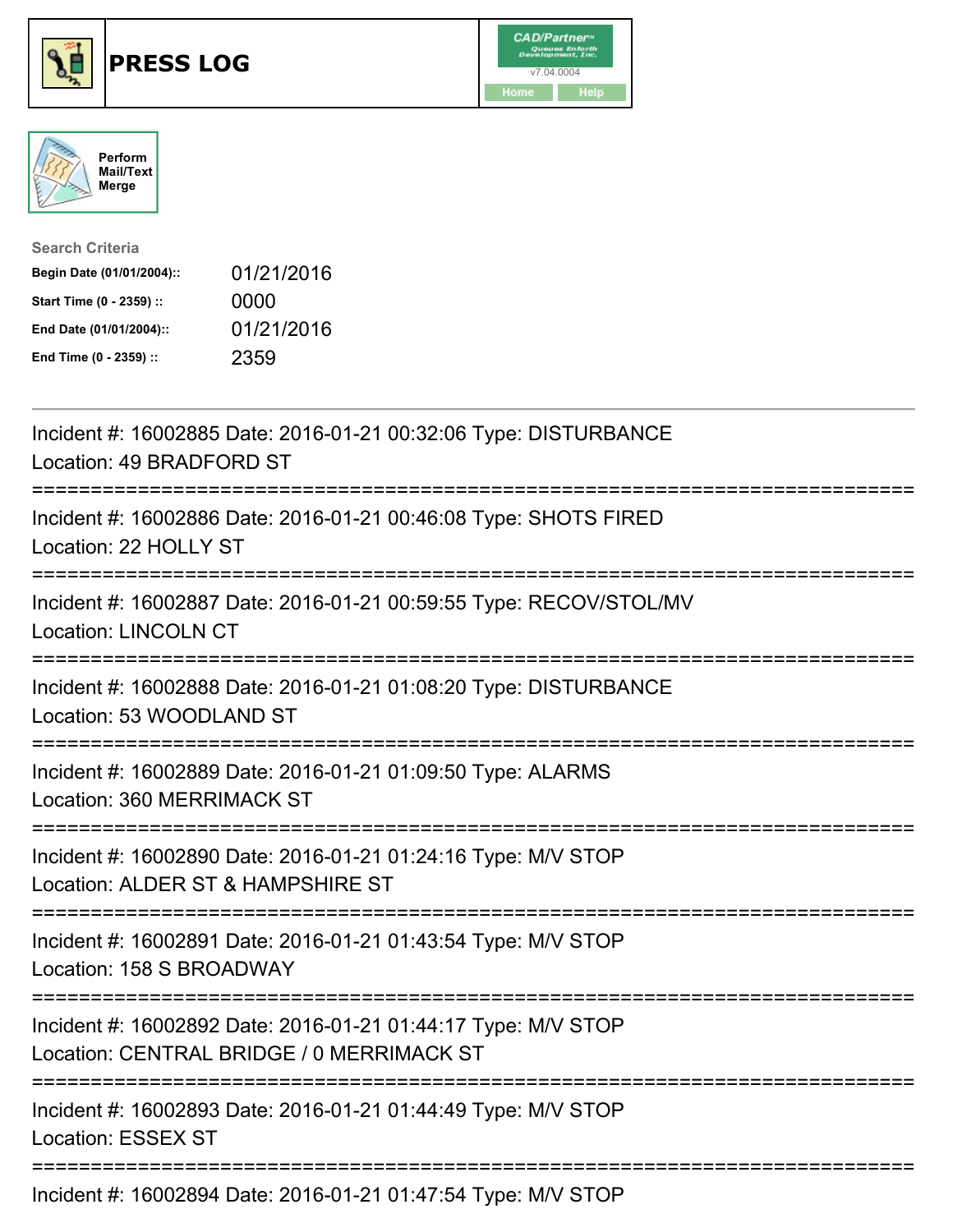| Location: PLATT ST & WOODLAND ST                                                                                                        |
|-----------------------------------------------------------------------------------------------------------------------------------------|
| Incident #: 16002895 Date: 2016-01-21 01:48:43 Type: M/V STOP<br>Location: 700 ESSEX ST                                                 |
| Incident #: 16002896 Date: 2016-01-21 01:51:23 Type: M/V STOP<br>Location: 244 MT VERNON ST<br>=======================                  |
| Incident #: 16002897 Date: 2016-01-21 01:55:06 Type: M/V STOP<br>Location: APPLETON ST & ESSEX ST                                       |
| Incident #: 16002898 Date: 2016-01-21 01:56:03 Type: M/V STOP<br>Location: STORROW ST & WOODLAND ST                                     |
| Incident #: 16002899 Date: 2016-01-21 01:57:11 Type: M/V STOP<br>Location: ABBOTT ST & OSGOOD ST                                        |
| =====================<br>Incident #: 16002900 Date: 2016-01-21 02:10:33 Type: TOW OF M/V<br>Location: TRESPASS TOW 842TG2 / 6 FULTON ST |
| Incident #: 16002901 Date: 2016-01-21 02:13:30 Type: M/V STOP<br>Location: GENERAL ST & UNION ST                                        |
| Incident #: 16002902 Date: 2016-01-21 02:21:53 Type: M/V STOP<br>Location: 46 CROSS ST                                                  |
| Incident #: 16002903 Date: 2016-01-21 02:44:07 Type: M/V STOP<br>Location: PARK ST & SAUNDERS ST                                        |
| Incident #: 16002904 Date: 2016-01-21 02:50:22 Type: ALARMS<br>Location: 360 MERRIMACK ST                                               |
| Incident #: 16002905 Date: 2016-01-21 02:51:24 Type: M/V STOP<br>Location: WALGREENS / 220 S BROADWAY                                   |
| Incident #: 16002906 Date: 2016-01-21 04:41:36 Type: STOL/MV/PAS<br>Location: 64 MAY ST                                                 |
| Incident #: 16002907 Date: 2016-01-21 05:05:47 Type: MEDIC SUPPORT<br>Location: 21 ALDER ST                                             |
| Incident #: 16002908 Date: 2016-01-21 06:11:36 Type: DISTURBANCE                                                                        |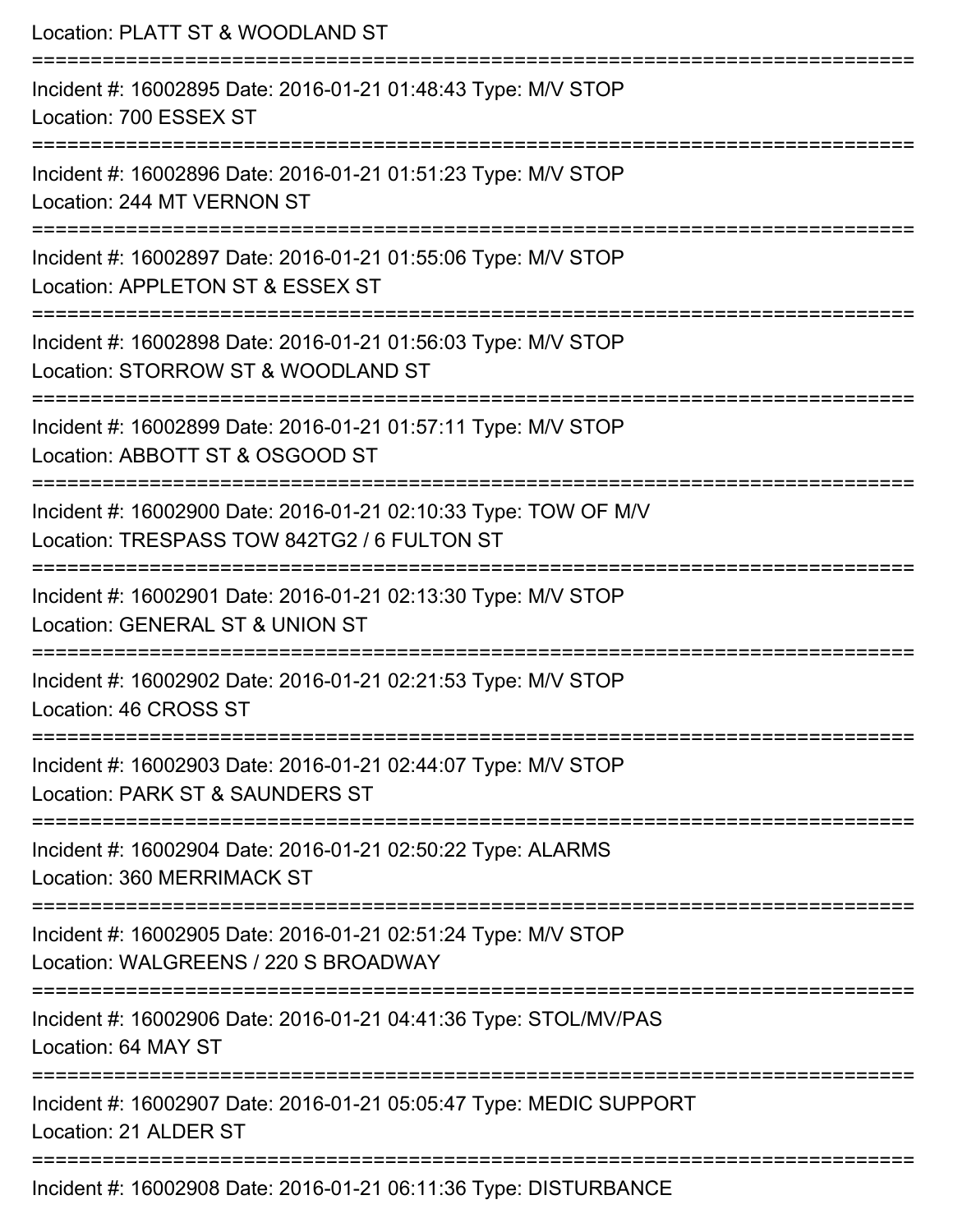| Incident #: 16002909 Date: 2016-01-21 06:21:06 Type: ALARMS<br>Location: 52 COMMON ST                 |
|-------------------------------------------------------------------------------------------------------|
| Incident #: 16002910 Date: 2016-01-21 07:20:17 Type: SUS PERS/MV<br>Location: MCDONALDS / 50 BROADWAY |
| Incident #: 16002911 Date: 2016-01-21 07:29:53 Type: ALARMS<br>Location: 30 MCFARLIN CT               |
| Incident #: 16002912 Date: 2016-01-21 07:35:27 Type: M/V STOP<br>Location: 141 AMESBURY ST            |
| Incident #: 16002913 Date: 2016-01-21 07:44:29 Type: M/V STOP<br>Location: HAMPSHIRE ST & LOWELL ST   |
| Incident #: 16002914 Date: 2016-01-21 07:46:23 Type: M/V STOP<br>Location: HAMPSHIRE ST & LOWELL ST   |
| Incident #: 16002915 Date: 2016-01-21 07:52:52 Type: NOTIFICATION<br>Location: 193 BRUCE ST           |
| Incident #: 16002916 Date: 2016-01-21 08:02:28 Type: CLOSE STREET<br>Location: SUMMER ST & UNION ST   |
| Incident #: 16002918 Date: 2016-01-21 08:33:39 Type: DISABLED MV<br><b>Location: FALLS BRIDGE</b>     |
| Incident #: 16002917 Date: 2016-01-21 08:34:10 Type: AUTO ACC/NO PI<br>Location: PARK ST & SPRUCE ST  |
| Incident #: 16002919 Date: 2016-01-21 08:44:30 Type: M/V STOP<br>Location: CANAL ST & HAMPSHIRE ST    |
| Incident #: 16002920 Date: 2016-01-21 08:51:27 Type: COURT TIME<br>Location: 2 APPLETON ST            |
| Incident #: 16002921 Date: 2016-01-21 08:58:55 Type: CLOSE STREET<br>Location: 75 WINTHROP AV         |
| Incident #: 16002922 Date: 2016-01-21 09:18:04 Type: INVEST CONT                                      |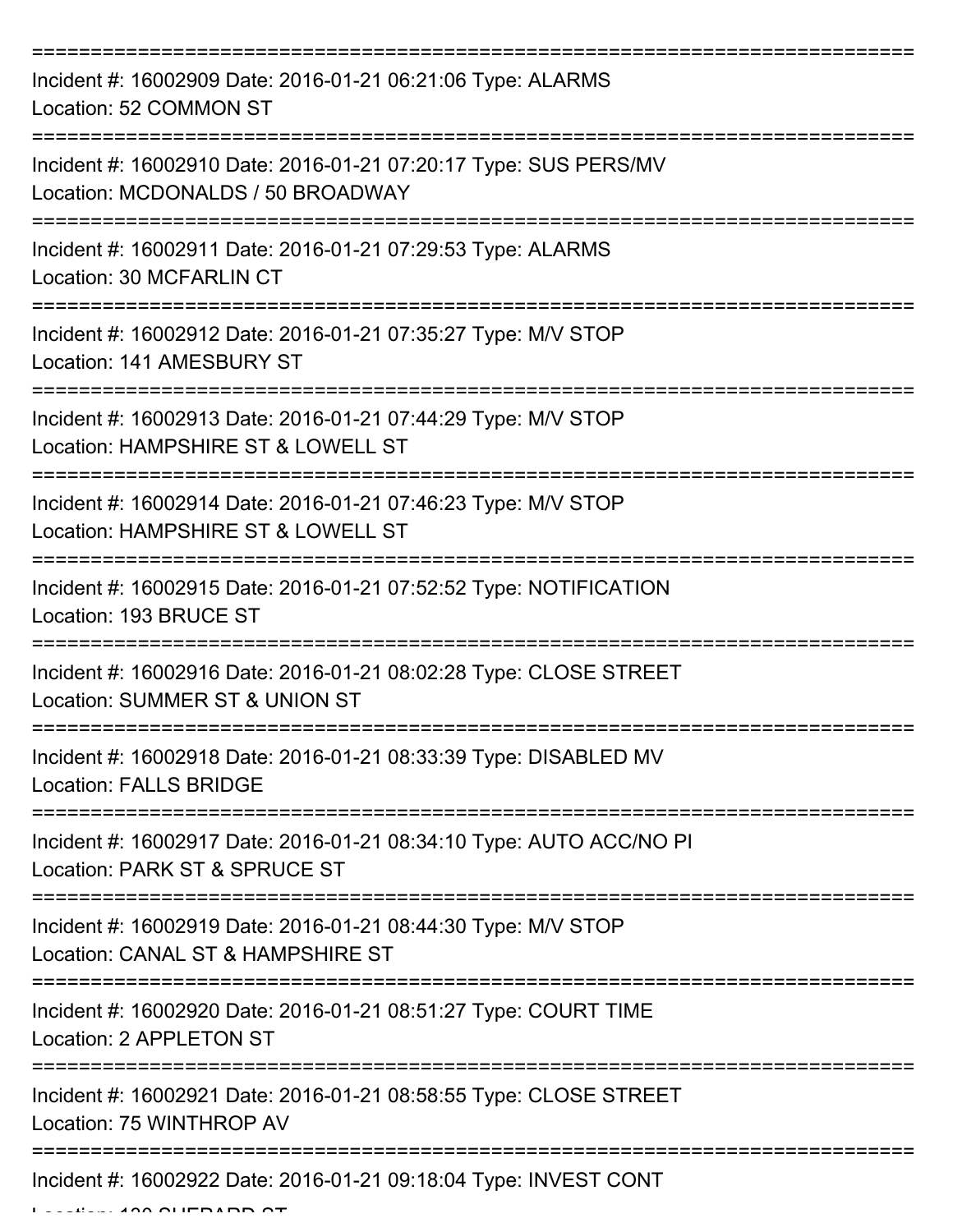| Incident #: 16002923 Date: 2016-01-21 09:23:06 Type: THREATS<br>Location: FROST SCHOOL / 33 HAMLET ST |
|-------------------------------------------------------------------------------------------------------|
| Incident #: 16002926 Date: 2016-01-21 09:37:40 Type: MAL DAMAGE<br>Location: EASTON ST & BROADWAY     |
| Incident #: 16002924 Date: 2016-01-21 09:39:47 Type: PARK & WALK<br>Location: 204 BROADWAY            |
| Incident #: 16002925 Date: 2016-01-21 09:47:01 Type: M/V STOP<br>Location: BROADWAY & LOWELL ST       |
| Incident #: 16002927 Date: 2016-01-21 09:54:38 Type: M/V STOP<br>Location: 9 BEACON ST                |
| Incident #: 16002928 Date: 2016-01-21 09:56:45 Type: M/V STOP<br>Location: ESSEX ST & JACKSON ST      |
| Incident #: 16002929 Date: 2016-01-21 10:01:25 Type: M/V STOP<br>Location: 9 SOUTH ST                 |
| Incident #: 16002930 Date: 2016-01-21 10:05:43 Type: M/V STOP<br>Location: CAMBRIDGE ST & S UNION ST  |
| Incident #: 16002931 Date: 2016-01-21 10:06:23 Type: M/V STOP<br>Location: ERVING AV & WALNUT ST      |
| Incident #: 16002934 Date: 2016-01-21 10:08:35 Type: FRAUD<br>Location: 773 ESSEX ST                  |
| Incident #: 16002932 Date: 2016-01-21 10:11:34 Type: M/V STOP<br>Location: BEACON ST & TAFT ST        |
| Incident #: 16002933 Date: 2016-01-21 10:13:07 Type: M/V STOP<br>Location: AMESBURY ST & COMMON ST    |
| Incident #: 16002936 Date: 2016-01-21 10:15:35 Type: CIVIL PROB<br>Location: 129 FARNHAM ST           |
| Incident #: 16002935 Date: 2016-01-21 10:15:51 Type: M/V STOP<br>Location: ANDOVED CT & CADI ETONI CT |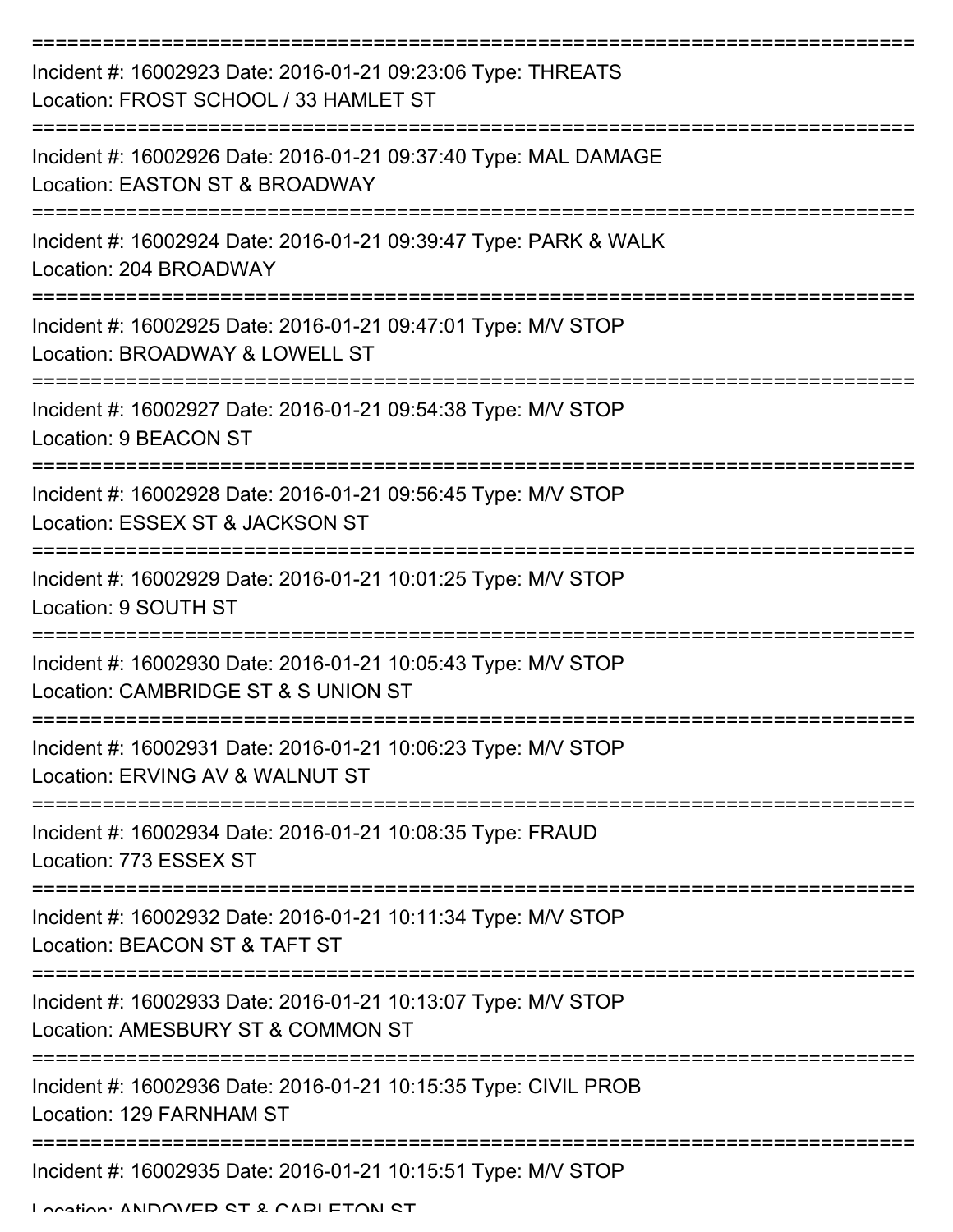| Incident #: 16002937 Date: 2016-01-21 10:23:14 Type: ALARM/BURG<br>Location: 447 HIGH ST                      |
|---------------------------------------------------------------------------------------------------------------|
| Incident #: 16002940 Date: 2016-01-21 10:25:35 Type: TOW OF M/V<br>Location: SANTANDER BANK / 296 ESSEX ST    |
| Incident #: 16002938 Date: 2016-01-21 10:27:11 Type: M/V STOP<br>Location: 320 S BROADWAY                     |
| Incident #: 16002939 Date: 2016-01-21 10:28:02 Type: M/V STOP<br>Location: BROADWAY & LOWELL ST               |
| Incident #: 16002941 Date: 2016-01-21 10:30:58 Type: PARK & WALK<br>Location: 204 BROADWAY                    |
| Incident #: 16002942 Date: 2016-01-21 10:39:44 Type: M/V STOP<br>Location: 257 ESSEX ST                       |
| Incident #: 16002943 Date: 2016-01-21 10:40:37 Type: M/V STOP<br>Location: 404 S BROADWAY                     |
| Incident #: 16002945 Date: 2016-01-21 10:43:07 Type: SUS PERS/MV<br><b>Location: BEACON ST</b>                |
| Incident #: 16002944 Date: 2016-01-21 10:44:17 Type: TOW OF M/V<br>Location: 31 MONTGOMERY ST                 |
| Incident #: 16002946 Date: 2016-01-21 11:08:55 Type: M/V STOP<br>Location: 62 MARGIN ST                       |
| Incident #: 16002947 Date: 2016-01-21 11:10:39 Type: ALARM/BURG<br>Location: ST ANN'S HOME / 595 HAVERHILL ST |
| Incident #: 16002948 Date: 2016-01-21 11:14:24 Type: 209A/SERVE<br>Location: E HAVERHILL ST                   |
| Incident #: 16002949 Date: 2016-01-21 11:29:15 Type: 209A/SERVE<br>Location: 90 LOWELL ST                     |
| Incident #: 16002951 Date: 2016-01-21 11:31:57 Type: 209A/SERVE<br>Location: 145 BEACON ST                    |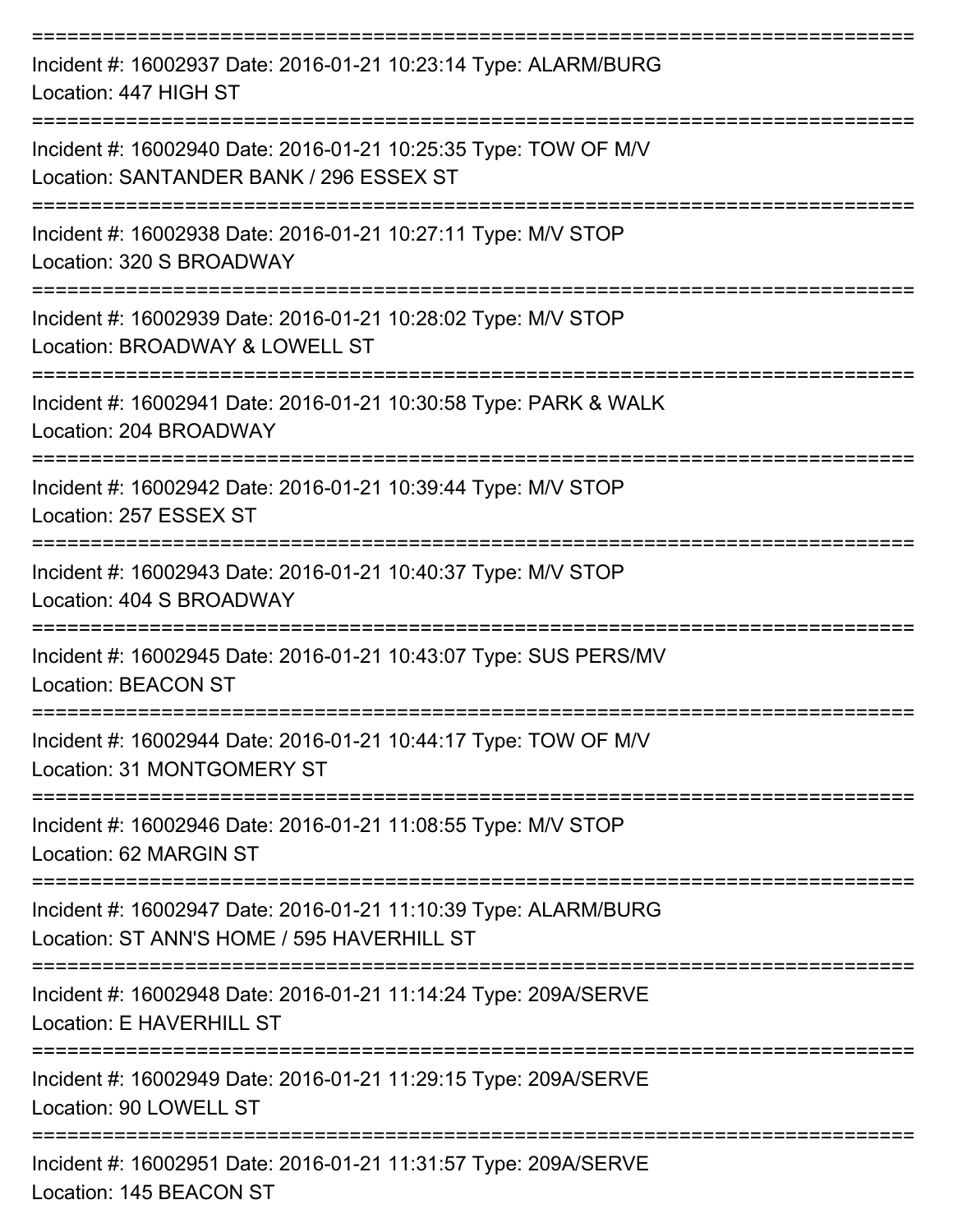| Incident #: 16002952 Date: 2016-01-21 11:31:58 Type: GENERAL SERV<br>Location: 70 N PARISH RD                                                                     |
|-------------------------------------------------------------------------------------------------------------------------------------------------------------------|
| :=====================<br>Incident #: 16002950 Date: 2016-01-21 11:32:12 Type: M/V STOP<br>Location: 2 MELROSE ST                                                 |
| Incident #: 16002953 Date: 2016-01-21 11:34:33 Type: 911 HANG UP<br>Location: 276 S BROADWAY<br>==================================<br>=========================== |
| Incident #: 16002954 Date: 2016-01-21 11:37:53 Type: PARK & WALK<br>Location: 204 BROADWAY                                                                        |
| Incident #: 16002955 Date: 2016-01-21 11:40:46 Type: M/V STOP<br>Location: WESTWOOD TER                                                                           |
| Incident #: 16002957 Date: 2016-01-21 11:45:41 Type: MV/BLOCKING<br>Location: 185 NEWBURY ST                                                                      |
| Incident #: 16002956 Date: 2016-01-21 11:47:03 Type: M/V STOP<br>Location: LAWRENCE ST & MYRTLE ST                                                                |
| Incident #: 16002958 Date: 2016-01-21 11:49:05 Type: M/V STOP<br>Location: BRADFORD ST & FRANKLIN ST                                                              |
| Incident #: 16002959 Date: 2016-01-21 11:53:22 Type: SUS PERS/MV<br>Location: BURGER KING / 187 BROADWAY                                                          |
| Incident #: 16002960 Date: 2016-01-21 11:54:29 Type: M/V STOP<br>Location: 484 LOWELL ST                                                                          |
| Incident #: 16002961 Date: 2016-01-21 12:07:04 Type: ALARM/BURG<br>Location: 136 FERRY ST                                                                         |
| Incident #: 16002962 Date: 2016-01-21 12:22:08 Type: M/V STOP<br>Location: ESSEX ST & WINTER ST                                                                   |
| Incident #: 16002963 Date: 2016-01-21 12:44:54 Type: NOTIFICATION<br>Location: 473 ESSEX ST #69                                                                   |
| Incident #: 16002964 Date: 2016-01-21 12:51:30 Type: M/V STOP<br>Location: AMESBURY ST & LOWELL ST                                                                |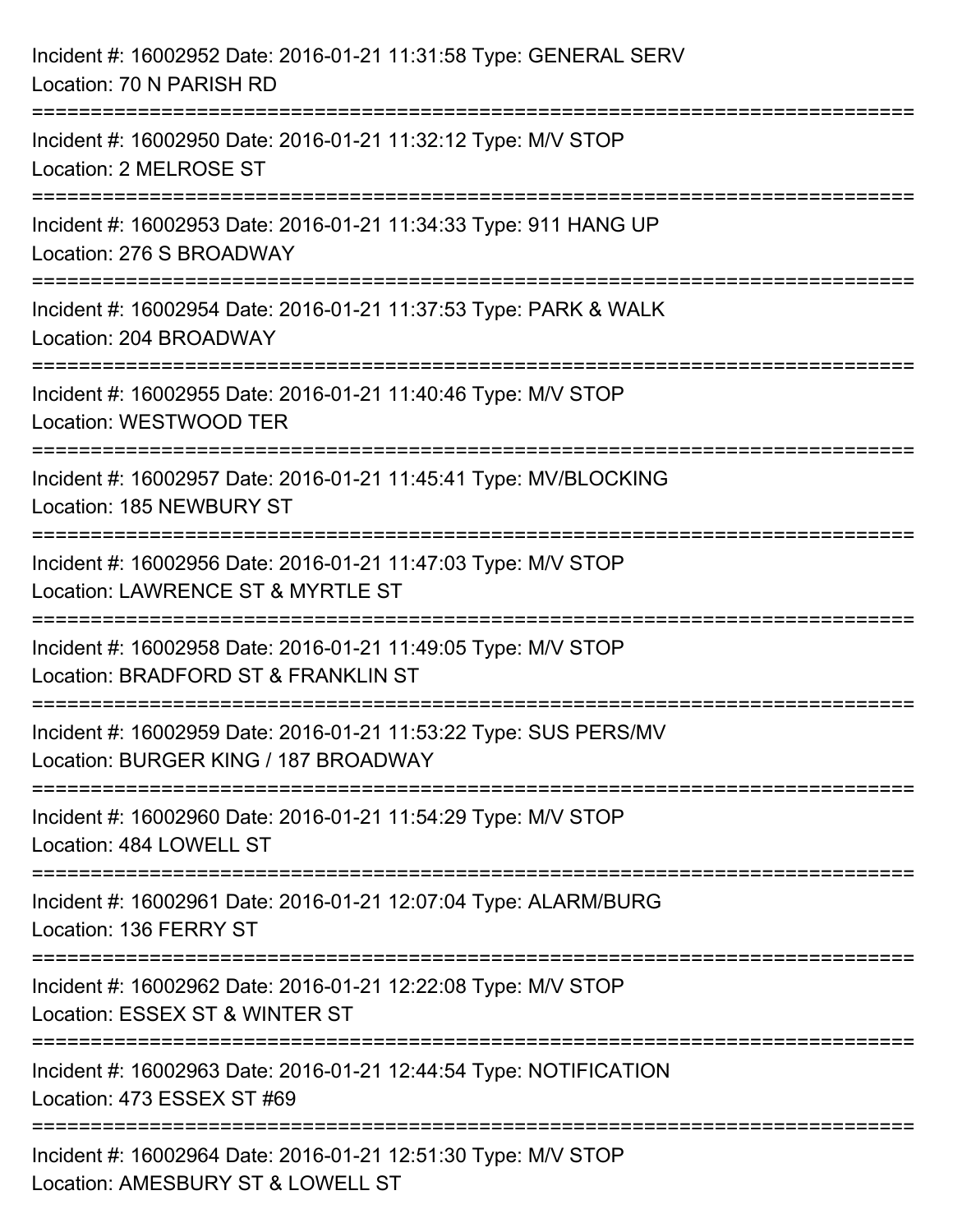| Incident #: 16002965 Date: 2016-01-21 12:51:56 Type: KEEP PEACE<br>Location: 130 SHEPARD ST                              |
|--------------------------------------------------------------------------------------------------------------------------|
| Incident #: 16002966 Date: 2016-01-21 13:08:00 Type: TOW OF M/V<br>Location: 283 HIGH ST                                 |
| Incident #: 16002967 Date: 2016-01-21 13:09:02 Type: LARCENY/PAST<br>Location: LAWRENCE POLICE DEPARTMENT / 90 LOWELL ST |
| Incident #: 16002968 Date: 2016-01-21 13:11:11 Type: VIO CITY ORD<br>Location: 448 LOWELL ST                             |
| Incident #: 16002969 Date: 2016-01-21 13:46:55 Type: MEDIC SUPPORT<br>Location: 113 HAVERHILL ST                         |
| Incident #: 16002970 Date: 2016-01-21 13:55:05 Type: MEDIC SUPPORT<br>Location: 105 HAWTHORNE WAY #2212                  |
| Incident #: 16002971 Date: 2016-01-21 13:58:51 Type: M/V STOP<br>Location: BOWDOIN ST & S BROADWAY<br>============       |
| Incident #: 16002972 Date: 2016-01-21 14:04:12 Type: INVESTIGATION<br>Location: 90 LOWELL ST                             |
| Incident #: 16002973 Date: 2016-01-21 14:15:02 Type: KEEP PEACE<br>Location: 675 ESSEX ST #3 FL BLDG4                    |
| Incident #: 16002974 Date: 2016-01-21 14:19:55 Type: MEDIC SUPPORT<br>Location: 324 HIGH ST                              |
| Incident #: 16002975 Date: 2016-01-21 14:26:46 Type: STOL/MV/PAS<br>Location: 1 COMMONWEALTH DR                          |
| Incident #: 16002976 Date: 2016-01-21 14:32:40 Type: ASSIST FIRE<br>Location: 320 E HAVERHILL ST                         |
| Incident #: 16002977 Date: 2016-01-21 14:47:31 Type: WARRANT SERVE<br>Location: 105 MARGIN ST                            |
| Incident #: 16002978 Date: 2016-01-21 14:48:06 Type: MEDIC SUPPORT<br>Location: 4 BLANCHARD ST #D                        |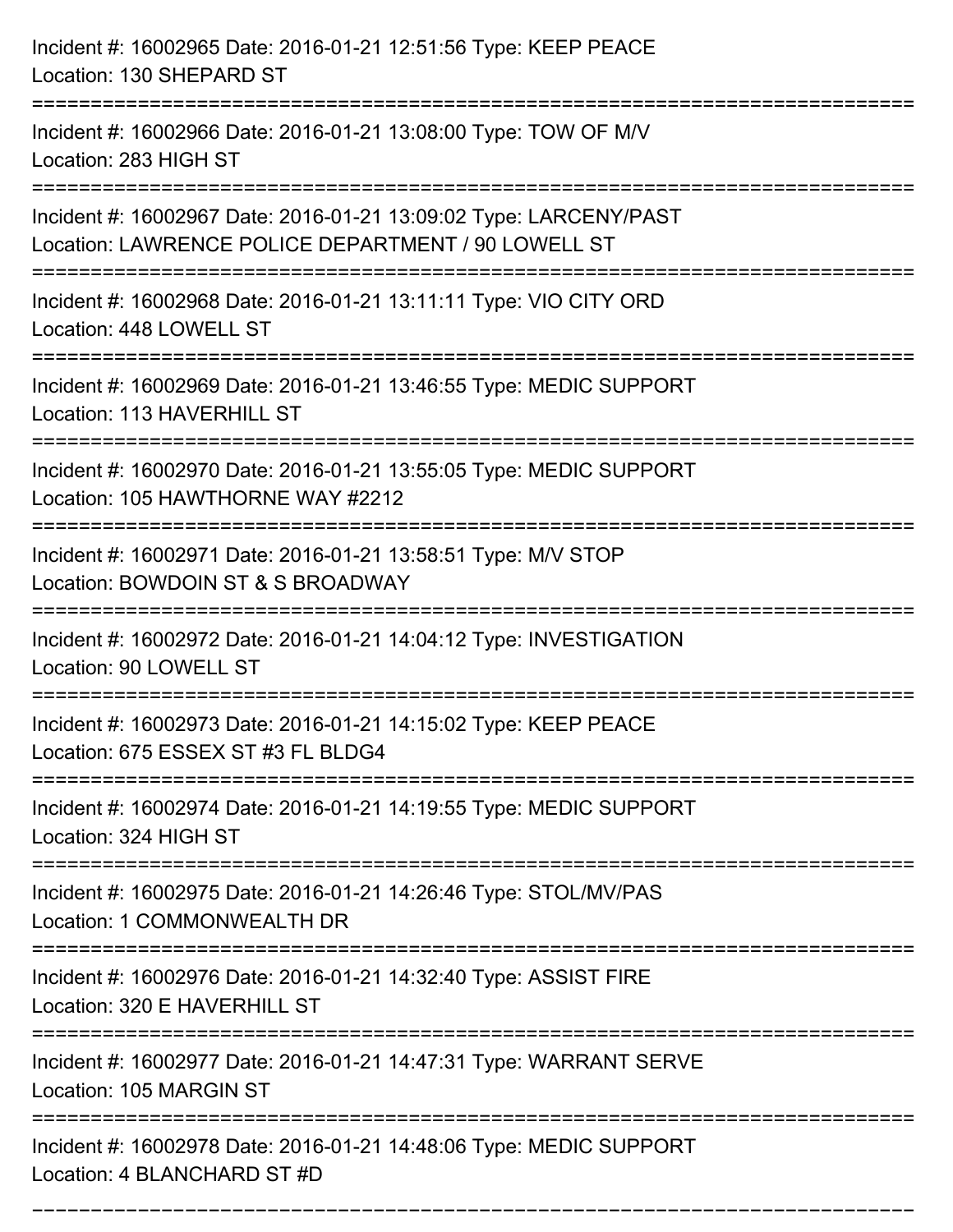| Incident #: 16002982 Date: 2016-01-21 15:01:10 Type: FRAUD<br>Location: 30 W DALTON ST                                             |
|------------------------------------------------------------------------------------------------------------------------------------|
| Incident #: 16002979 Date: 2016-01-21 15:07:23 Type: INVEST CONT<br>Location: 354 MERRIMACK ST FL 3                                |
| Incident #: 16002980 Date: 2016-01-21 15:08:52 Type: A&B PROG<br>Location: 180 ARLINGTON ST<br>:=============================      |
| Incident #: 16002981 Date: 2016-01-21 15:25:00 Type: M/V STOP<br>Location: 418 ANDOVER ST                                          |
| Incident #: 16002983 Date: 2016-01-21 15:34:40 Type: M/V STOP<br>Location: 350 HAVERHILL ST                                        |
| Incident #: 16002984 Date: 2016-01-21 15:39:36 Type: M/V STOP<br>Location: 286 FARNHAM ST                                          |
| Incident #: 16002985 Date: 2016-01-21 15:43:42 Type: DOMESTIC/PROG<br>Location: FROSTY MUG / 275 MERRIMACK ST<br>================= |
| Incident #: 16002986 Date: 2016-01-21 15:49:46 Type: SUS PERS/MV<br>Location: 196 BRUCE ST                                         |
| Incident #: 16002987 Date: 2016-01-21 15:54:11 Type: STOL/MV/PAS<br>Location: 195 LAWRENCE ST                                      |
| Incident #: 16002988 Date: 2016-01-21 16:00:59 Type: WIRE DOWN<br>Location: HAVERHILL ST & PROSPECT ST                             |
| Incident #: 16002989 Date: 2016-01-21 16:13:03 Type: GENERAL SERV<br>Location: 37 FERN ST                                          |
| Incident #: 16002990 Date: 2016-01-21 16:14:59 Type: TOW OF M/V<br>Location: 91 E HAVERHILL ST                                     |
| Incident #: 16002991 Date: 2016-01-21 16:18:16 Type: INVESTIGATION<br>Location: 42 SALEM ST                                        |
| Incident #: 16002993 Date: 2016-01-21 16:36:19 Type: DISTURBANCE<br>Location: 800 ESSEX ST FL 2                                    |
|                                                                                                                                    |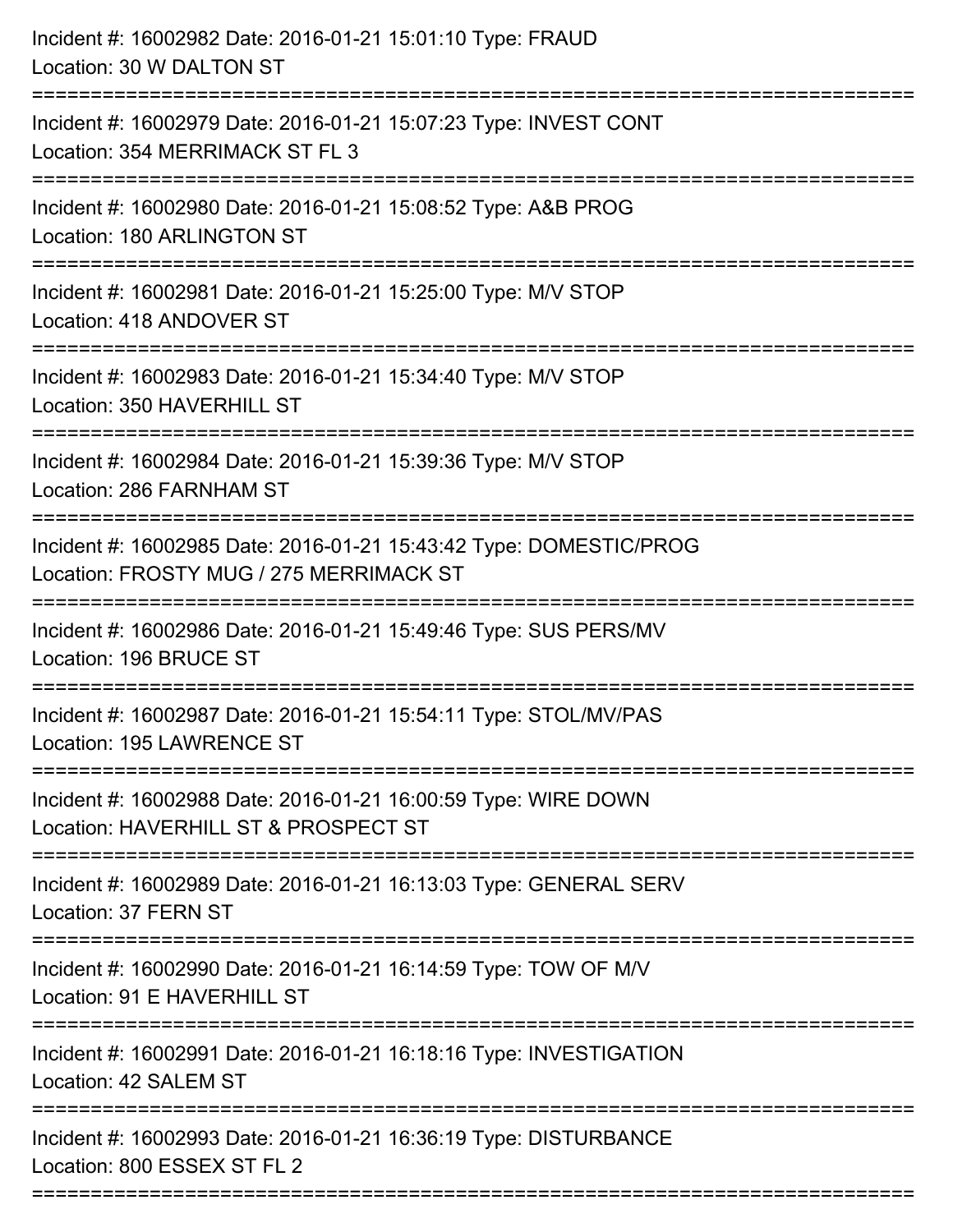Location: 103 JACKSON ST =========================================================================== Incident #: 16002994 Date: 2016-01-21 16:39:46 Type: MEDIC SUPPORT Location: 7 PROVIDENCE ST =========================================================================== Incident #: 16002995 Date: 2016-01-21 16:40:03 Type: HIT & RUN PRO Location: 208 BROADWAY =========================================================================== Incident #: 16002996 Date: 2016-01-21 16:47:05 Type: DISTURBANCE Location: 36 WINTER ST =========================================================================== Incident #: 16002997 Date: 2016-01-21 16:52:43 Type: M/V STOP Location: MERRIMACK ST & S CANAL ST =========================================================================== Incident #: 16002998 Date: 2016-01-21 16:53:46 Type: 911 HANG UP Location: 134 EXCHANGE ST =========================================================================== Incident #: 16002999 Date: 2016-01-21 17:23:43 Type: M/V STOP Location: CENTRAL BRIDGE / 0 MERRIMACK ST =========================================================================== Incident #: 16003000 Date: 2016-01-21 17:28:08 Type: AUTO ACC/NO PI Location: ANDOVER ST & S BROADWAY =========================================================================== Incident #: 16003002 Date: 2016-01-21 17:47:04 Type: M/V STOP Location: KINGSTON ST & S BROADWAY =========================================================================== Incident #: 16003001 Date: 2016-01-21 17:47:48 Type: B&E/PAST Location: 15 CRESTWOOD CIR =========================================================================== Incident #: 16003003 Date: 2016-01-21 17:55:16 Type: M/V STOP Location: BROADWAY & CONCORD ST =========================================================================== Incident #: 16003004 Date: 2016-01-21 17:56:19 Type: M/V STOP Location: EXETER ST & OSGOOD ST =========================================================================== Incident #: 16003005 Date: 2016-01-21 17:59:13 Type: M/V STOP Location: CRESCENT ST & MAY ST =========================================================================== Incident #: 16003006 Date: 2016-01-21 18:09:44 Type: M/V STOP Location: GRAFTON ST & WINTHROP AV

===========================================================================

Incident #: 16003007 Date: 2016 01 21 18:11:28 Type: 2016 12:28 Type: 2016 12:28 Type: 2016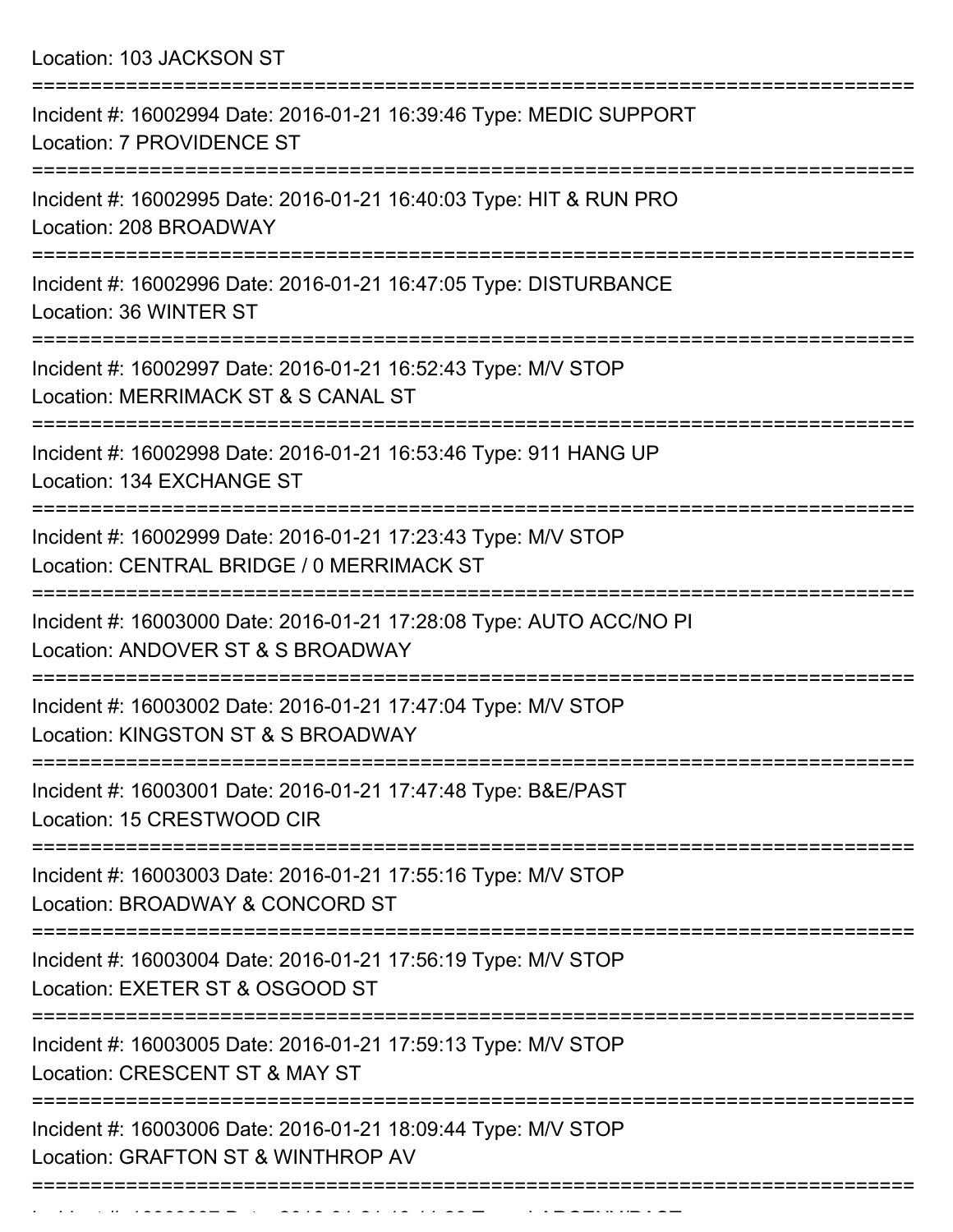| Incident #: 16003008 Date: 2016-01-21 18:13:16 Type: SUS PERS/MV<br>Location: INFUSION SALES GROUP / 20 INTERNATIONAL WY |
|--------------------------------------------------------------------------------------------------------------------------|
| Incident #: 16003011 Date: 2016-01-21 18:14:20 Type: HIT & RUN M/V<br>Location: ANDOVER ST & S UNION ST                  |
| Incident #: 16003009 Date: 2016-01-21 18:18:01 Type: M/V STOP<br>Location: METHUEN ST & MILL ST                          |
| Incident #: 16003010 Date: 2016-01-21 18:23:30 Type: DISTURBANCE<br>Location: 333 HAVERHILL ST #3A                       |
| Incident #: 16003012 Date: 2016-01-21 18:26:14 Type: M/V STOP<br>Location: MERRIMACK ST & S BROADWAY                     |
| Incident #: 16003013 Date: 2016-01-21 18:35:25 Type: SUS PERS/MV<br>Location: 272 LAWRENCE ST                            |
| Incident #: 16003014 Date: 2016-01-21 18:50:43 Type: M/V STOP<br>Location: JAMAICA ST & S UNION ST                       |
| Incident #: 16003015 Date: 2016-01-21 18:55:11 Type: DISTURBANCE<br>Location: 120 HOWARD ST #8 FL 2                      |
| Incident #: 16003016 Date: 2016-01-21 18:55:42 Type: A&B PAST<br>Location: WALK IN WALK IN / 90 LOWELL ST                |
| Incident #: 16003017 Date: 2016-01-21 19:27:02 Type: M/V STOP<br>Location: ANDOVER ST & STATE ST                         |
| Incident #: 16003018 Date: 2016-01-21 19:38:18 Type: ALARM/HOLD<br>Location: CARIBE CALLING CENTER / 105 JACKSON         |
| Incident #: 16003019 Date: 2016-01-21 19:43:03 Type: M/V STOP<br>Location: WINTHROP AV                                   |
| Incident #: 16003020 Date: 2016-01-21 19:44:32 Type: DK (DRUNK)<br>Location: 379 HAVERHILL ST #5 FL 3                    |
|                                                                                                                          |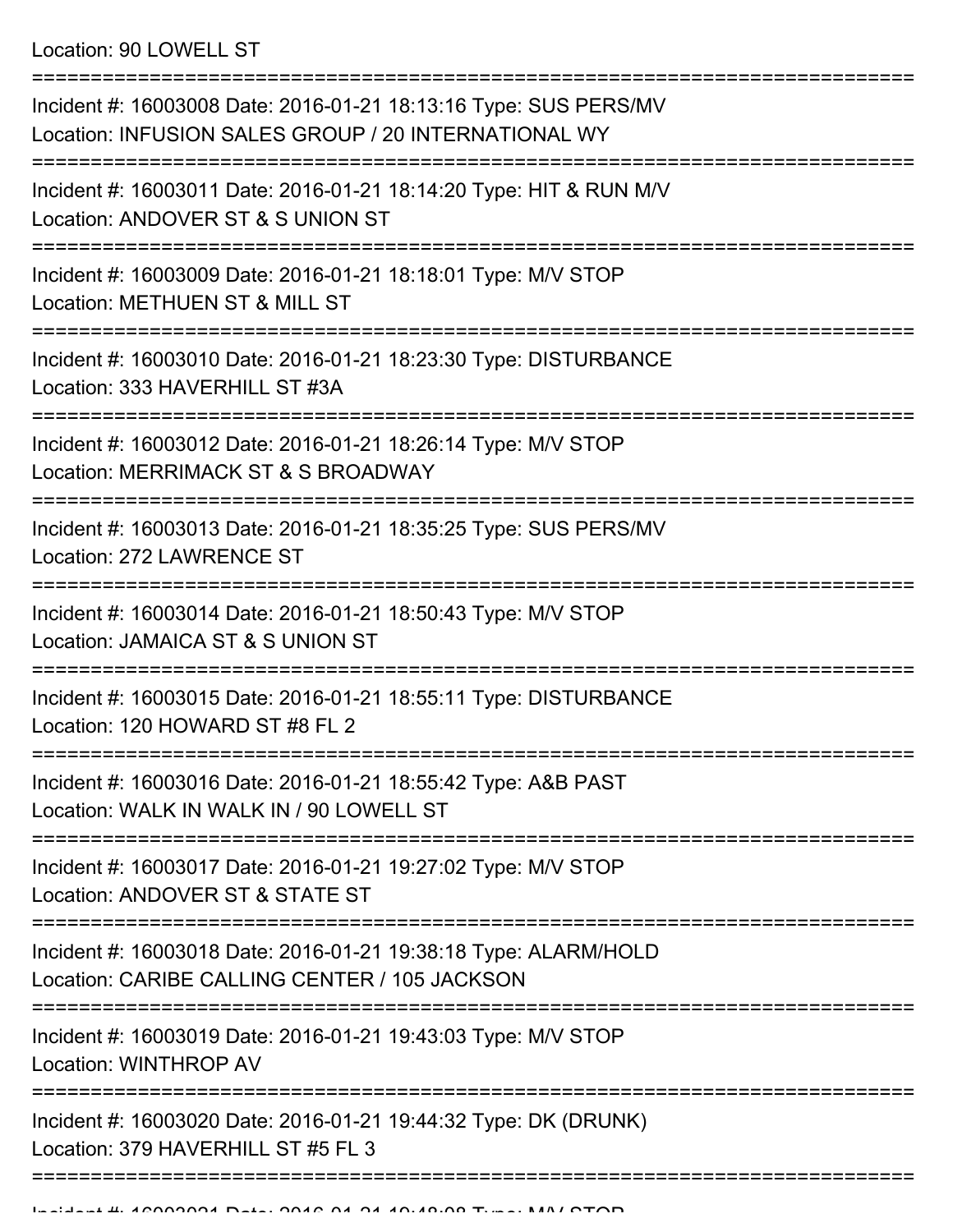| Location: CROSBY ST & S BROADWAY                                                                                          |
|---------------------------------------------------------------------------------------------------------------------------|
| Incident #: 16003022 Date: 2016-01-21 19:53:59 Type: WOMAN DOWN<br>Location: 31 PERRY AV                                  |
| Incident #: 16003023 Date: 2016-01-21 20:17:30 Type: TENANT PROB<br>Location: 81 ARLINGTON ST FL 3                        |
| Incident #: 16003024 Date: 2016-01-21 20:20:52 Type: BUILDING FIRE<br>Location: 14 SPRUCE ST                              |
| Incident #: 16003025 Date: 2016-01-21 20:24:52 Type: ALARM/BURG<br>Location: OASIS ADULT HEALTH CENTER / 120 BROADWAY     |
| Incident #: 16003026 Date: 2016-01-21 20:45:15 Type: M/V STOP<br>Location: 67 ALLSTON ST                                  |
| --------------------<br>Incident #: 16003027 Date: 2016-01-21 21:14:31 Type: M/V STOP<br>Location: BROADWAY & CANAL ST    |
| Incident #: 16003028 Date: 2016-01-21 21:38:26 Type: SUS PERS/MV<br>Location: ANDOVER ST LAUNDRY / 610 ANDOVER ST         |
| Incident #: 16003029 Date: 2016-01-21 21:52:47 Type: INVEST CONT<br>Location: 77 S UNION ST                               |
| Incident #: 16003030 Date: 2016-01-21 21:56:35 Type: DISTURBANCE<br>Location: 107 BAILEY ST                               |
| Incident #: 16003031 Date: 2016-01-21 22:02:03 Type: M/V STOP<br>Location: BROADWAY & PARK ST                             |
| Incident #: 16003032 Date: 2016-01-21 22:16:11 Type: TOW OF M/V<br>Location: GREATER LAWRENCE FAMILY HEALTH / 150 PARK ST |
| Incident #: 16003033 Date: 2016-01-21 22:19:52 Type: M/V STOP<br>Location: 42 TREMONT ST                                  |
| Incident #: 16003034 Date: 2016-01-21 22:25:05 Type: M/V STOP<br>Location: LAWRENCE ST & MAPLE ST                         |
| Incident #: 16003035 Date: 2016-01-21 22:34:31 Type: ALARM/BURG                                                           |